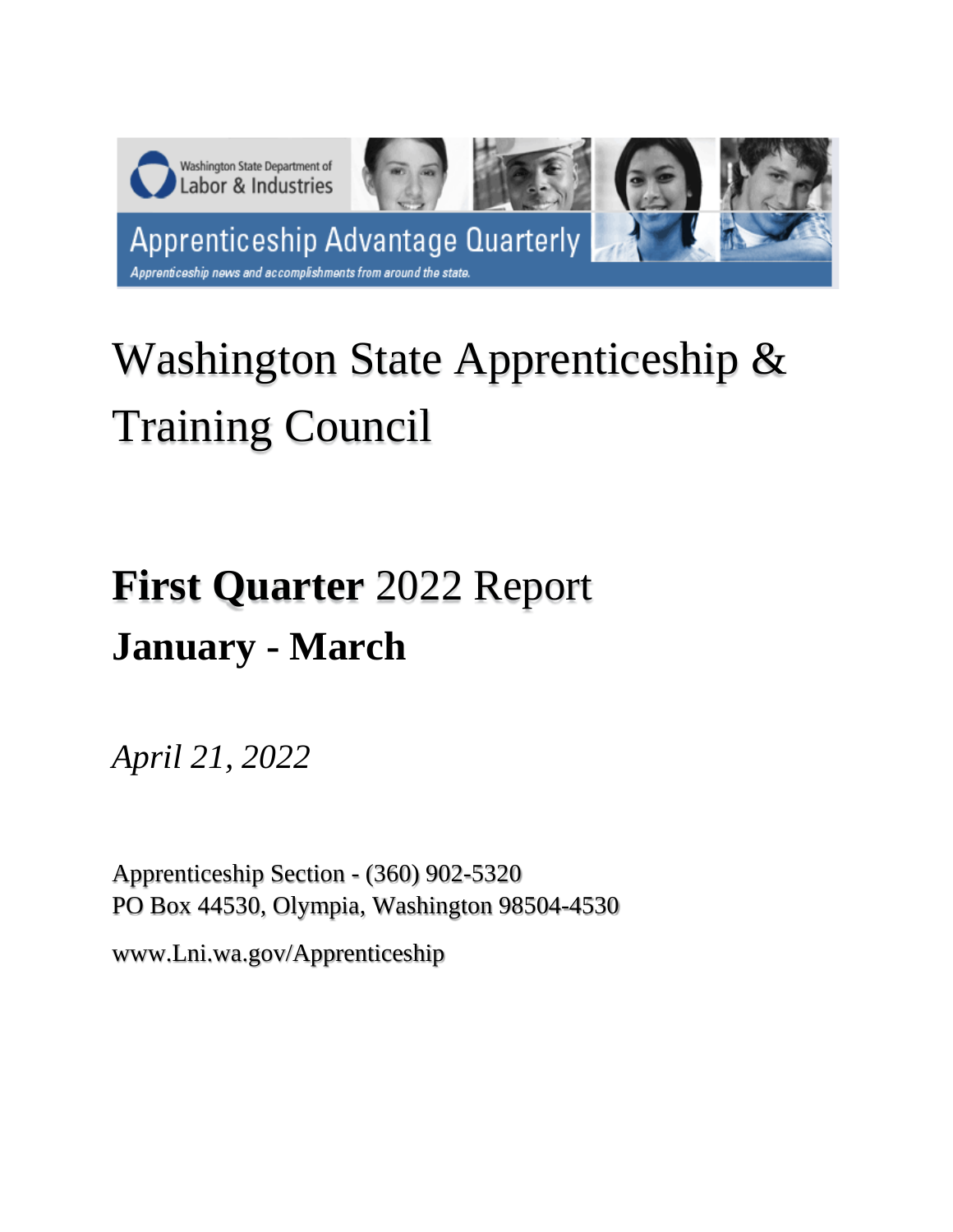# **Table of Contents**

# **Highlights - January 2022 WSATC Meeting**

| <b>New Standards - Provisional</b>                               | Pg. $2$  |
|------------------------------------------------------------------|----------|
| <b>New Standards - Permanent Registration</b>                    | Pg. 2    |
| New Occupations on existing Standards                            | Pg. $3$  |
| New Apprenticeship Preparation Programs Recognition              | Pg. 3    |
| <b>Apprenticeship Preparation Programs Continued Recognition</b> | Pg.3     |
| <b>Certificates of Meritorious Service</b>                       | Pg.4     |
| <b>Apprenticeship by the Numbers</b>                             | Pg. $4$  |
| <b>Quarterly News and Events</b>                                 |          |
| Chris' Success Story                                             | Pg. $6$  |
| Bellingham Carpenter Builds New Life                             | Pg. 7    |
| U.S. Rep. Larsen Visits Edmonds Pre Apprenticeship               | Pg. $10$ |
| <b>Breaking the Concrete Ceiling</b>                             | Pg. 12   |
| <b>EmPower Article</b>                                           | Pg. 15   |
|                                                                  |          |
| Expand and Improve Washington's Apprenticeship Programs          | Pg. 15   |
| Youth Carpentry Competition by NWAGC a Success                   | Pg. 16   |

# **Upcoming Events Calendar**  Pg. 17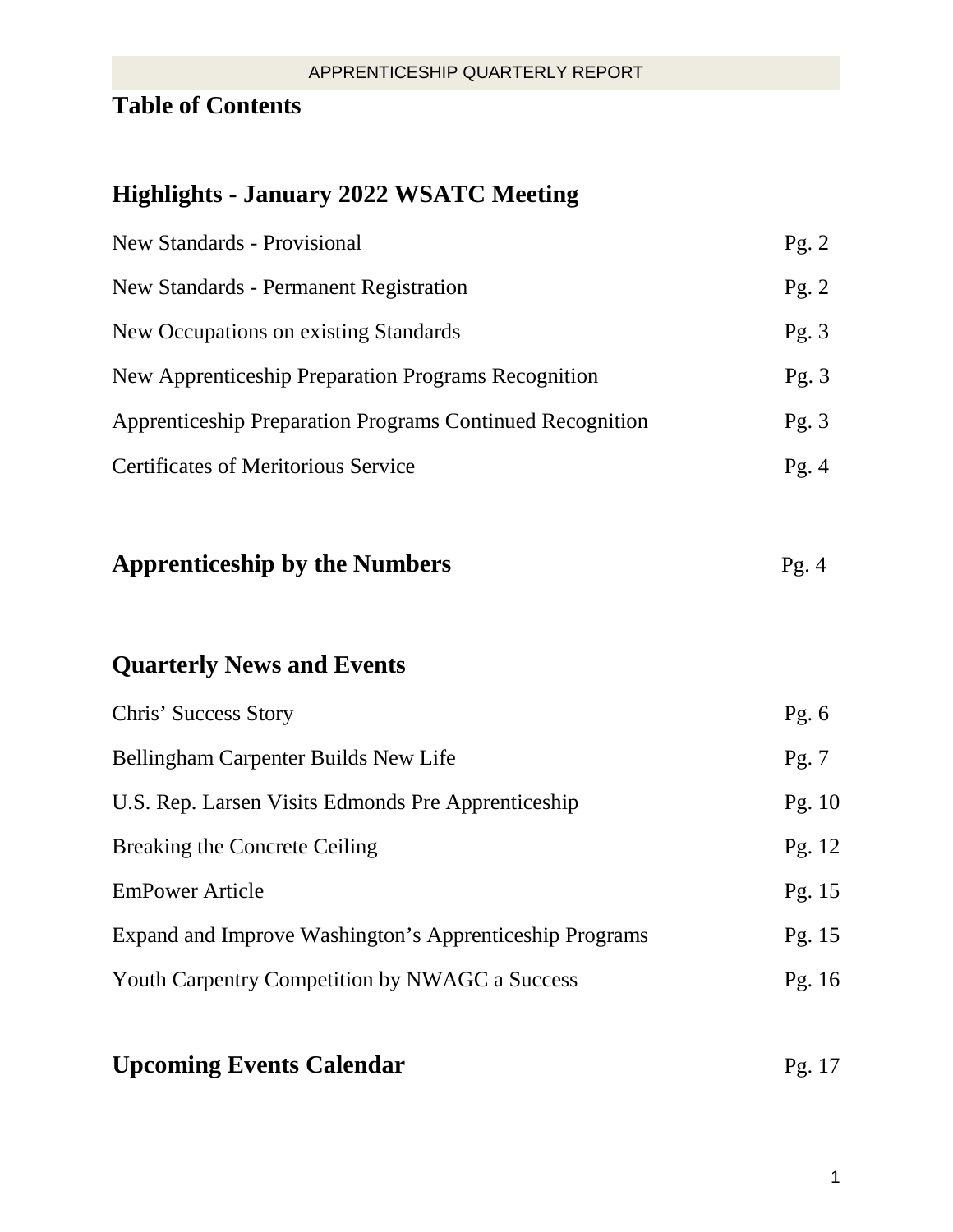# **Highlights -** January 2022 WSATC Meeting

## NEW STANDARDS (PROVISIONAL REGISTRATION)

Two new Standards were provisionally registered at the January 2022 WSATC meeting, training in three different occupations.

| <b>Triple B Sprinkler Fitter Apprenticeship</b>   |            |               |  |
|---------------------------------------------------|------------|---------------|--|
| Sprinkler Fitter                                  | 47-2152.00 | 10,000 Hours  |  |
| <b>Chehalis Barber and Company Apprenticeship</b> |            |               |  |
| <b>Barber</b>                                     | 39-5011.00 | $2,000$ Hours |  |
| Cosmetologist                                     | 39-5012.00 | 3,000 Hours   |  |

## NEW STANDARDS (PERMANENT REGISTRATION)

Four Standards were permanently registered at the January 2022 WSATC meeting, training in six different occupations.

| <b>Adhara Apprenticeship Program</b> |            |               |  |
|--------------------------------------|------------|---------------|--|
| Cosmetologist                        | 39-5012.00 | 3,000 Hours   |  |
| Esthetician                          | 39-5094.00 | $2,000$ Hours |  |
| Manicurist                           | 39-5092.00 | $2,000$ Hours |  |

| <b>Washington State Controls Specialist Apprenticeship</b><br><b>Committee – Associate Controls Specialist</b> |            |               |  |
|----------------------------------------------------------------------------------------------------------------|------------|---------------|--|
| Associate Controls Specialist                                                                                  | 49-2094.00 | 8,000 Hours   |  |
| <b>Electrical Management Group of Washington</b>                                                               |            |               |  |
| Inside Electrician                                                                                             | 47-2111.00 | 8,000 Hours   |  |
| <b>DUX Apprenticeship &amp; Fabrication Training</b>                                                           |            |               |  |
| <b>Sheet Metal Fabricator</b>                                                                                  | 47-2211.00 | $9,000$ Hours |  |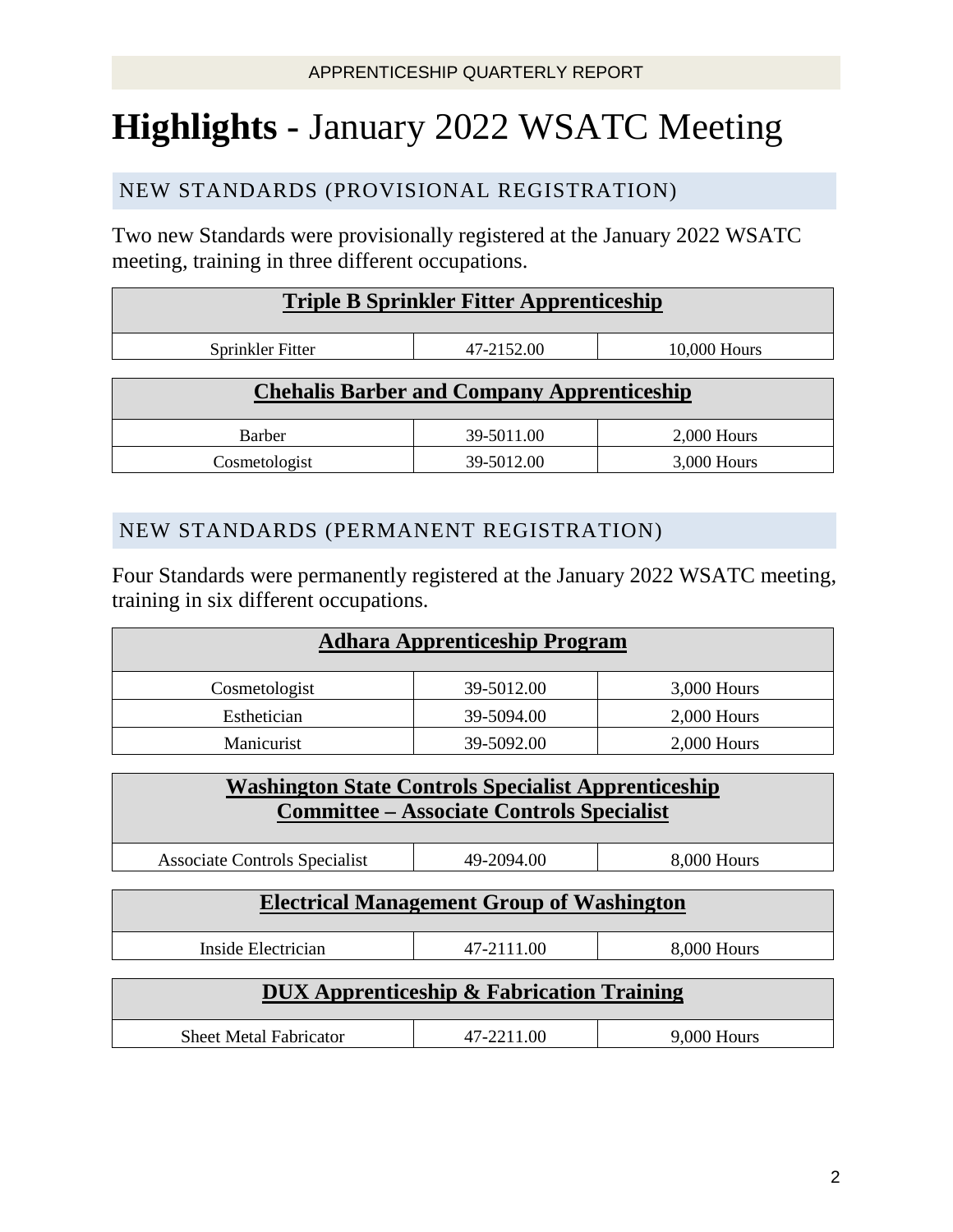### NEW OCCUPATIONS ON EXISTING STANDARDS

Five new occupations were approved to be added to three existing Standards at the January 2022 WSATC meeting.

| <b>Northwest Machinists Apprenticeship Committee</b>            |            |               |  |
|-----------------------------------------------------------------|------------|---------------|--|
| Machinist                                                       | 54-4041.00 | 8,000 Hours   |  |
| <b>King County Metro Transit Joint Apprenticeship Committee</b> |            |               |  |
| Maintenance Painter                                             | 47-2141.00 | $6,000$ Hours |  |
| <b>Health Care Apprenticeship Consortium Program Standards</b>  |            |               |  |
| <b>Behavioral Health Technician</b>                             | 21-1094.00 | $2,000$ Hours |  |
| Peer Counselor                                                  | 21-1019.00 | $2,000$ Hours |  |

**\*Variance granted of two apprentices to each journeyperson for the occupation of Substance Use Disorder Professional.**

\*Substance Use Disorder Professional 21-1011.00 4,000 Hours

#### NEW APPRENTICESHIP PREPARATION PROGRAMS

- Edmonds College Construction Trades Pre-Apprenticeship Program
- NewTech Energy and Power Pre-Apprenticeship Program
- Sno-Isle TECH Skills Center Aerospace Apprenticeship Preparation Program

### APPRENTICESHIP PREPARATION PROGRAMS CONTINUED RECOGNITION

- Finishing Trades Institute Northwest Painters and Allied Trades Veterans Program
- Manufacturing Academy
- Pierce County Skills Center (PCSC) Construction Trades Program
- Pre-Apprenticeship Construction Training Program
- Tri-Cities Apprentice Preparation Program
- Yakima Valley Technical Skills Center Apprenticeship Preparation Program
- YouthBuild Seattle
- YouthBuild Spokane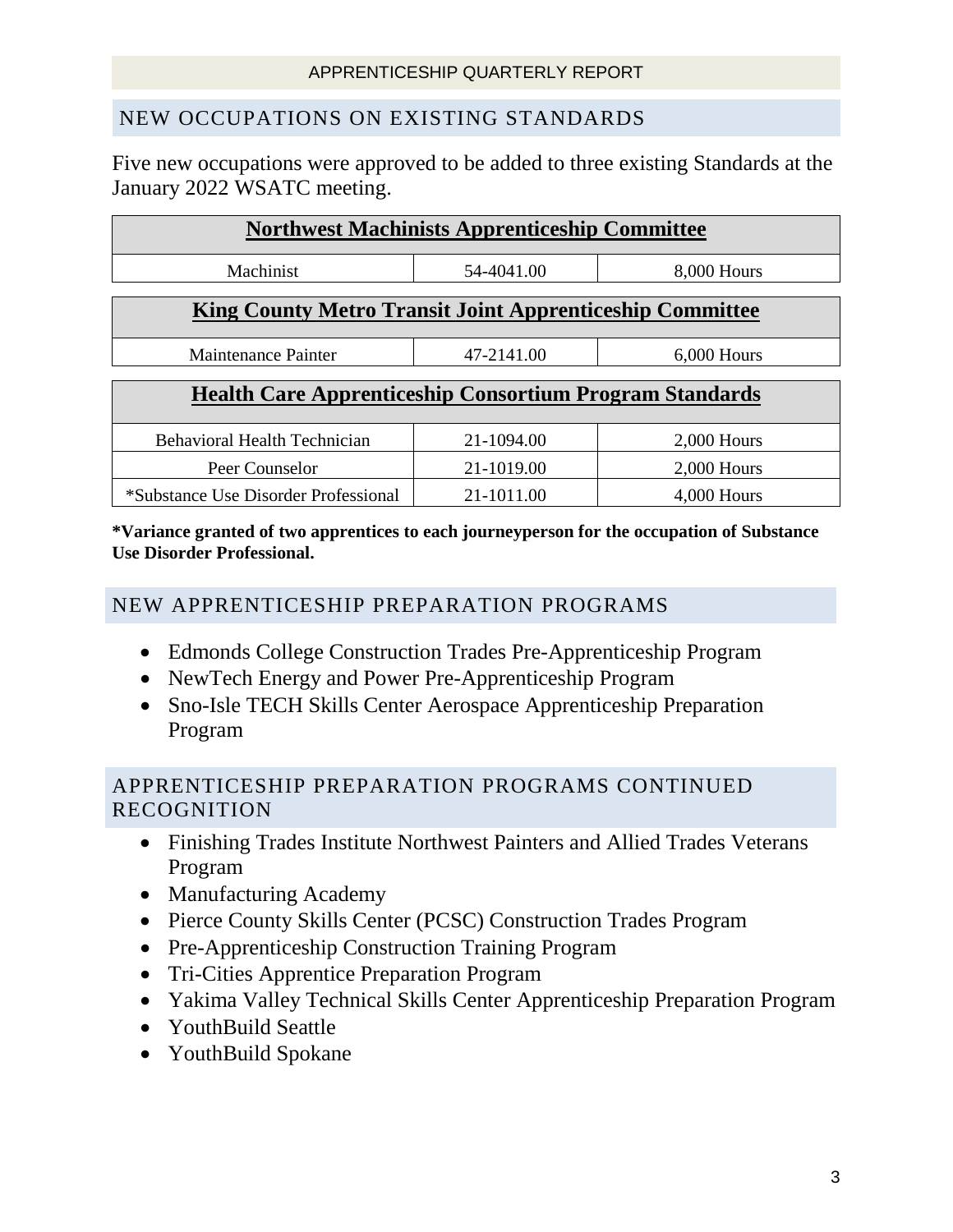#### CERTIFICATES OF MERITORIOUS SERVICE

#### **Name Organization**

Ron Storvick The Boeing Company *(previously given)* Patty Arthur **Patty Arthur Program Program Program** Chef Allen Divney Youth Culinary Apprenticeship Program Brenda Marshall Youth Culinary Apprenticeship Program Greg Werry Youth Culinary Apprenticeship Program

# **Apprenticeship by the Numbers**

There were **21,382** active apprentices for the 12-month time period from 04/01/2021 to 03/31/2022, of which **2,598** were female and **7,010** were minority. Over the last quarter (January-March 2022), there were **16,713** active apprentices. All data valid as of 04/05/2022.

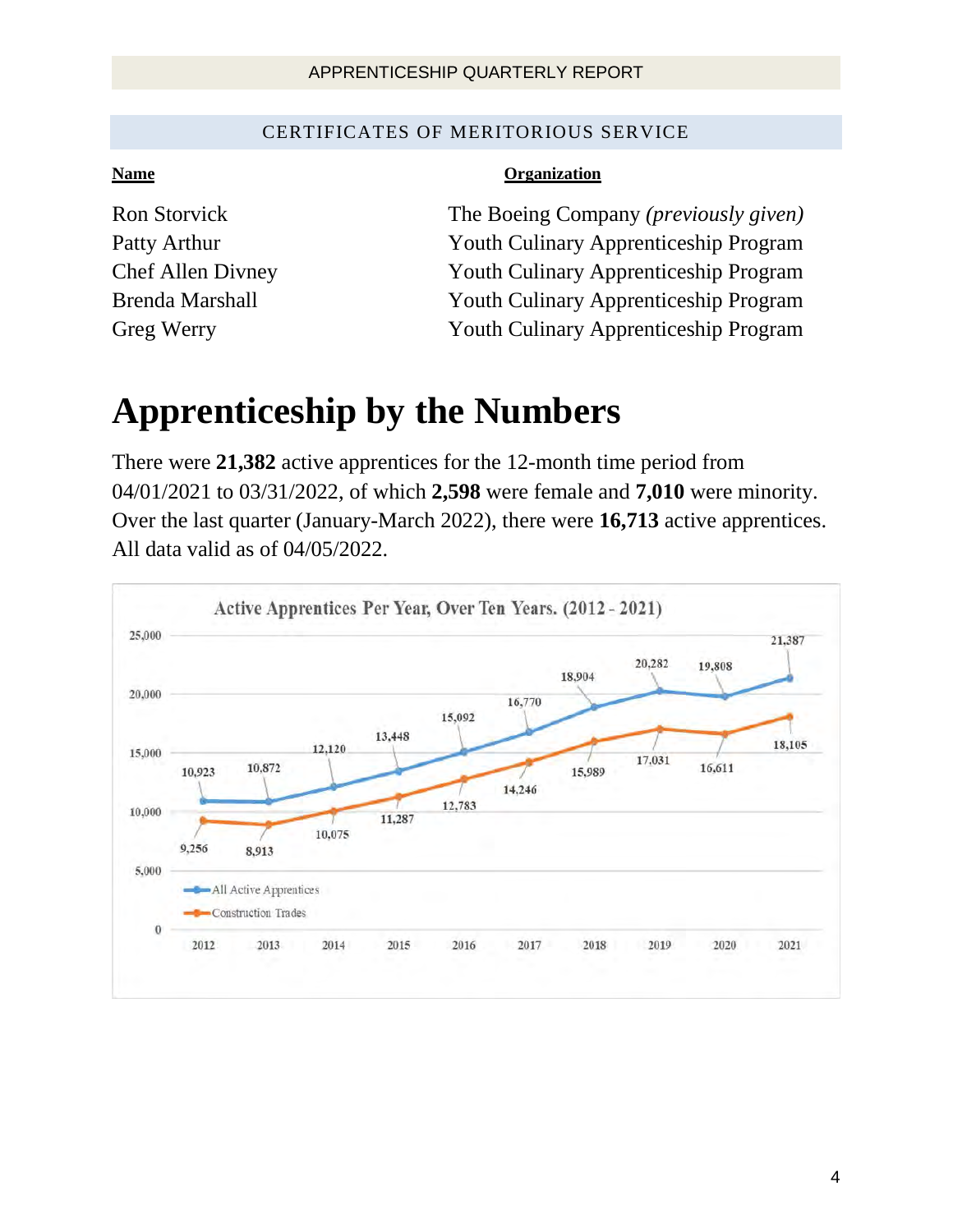#### APPRENTICE ACTIVITY (FROM 01/01/2022 – 03/31/2022):

- **16,713** Active apprentices during the time period
- **1,256** Individuals were registered as apprentices
- **507** Individuals were issued completion certificates
- **759** Individuals were cancelled

#### QUARTER 1 BY YEAR COMPARISON: TOTAL ACTIVE APRRENTICE ACTIVITY, DIVERSITY BREAKDOWN & TOP 25 OCCUPATIONS FOR 1ST OUARTER 2022.



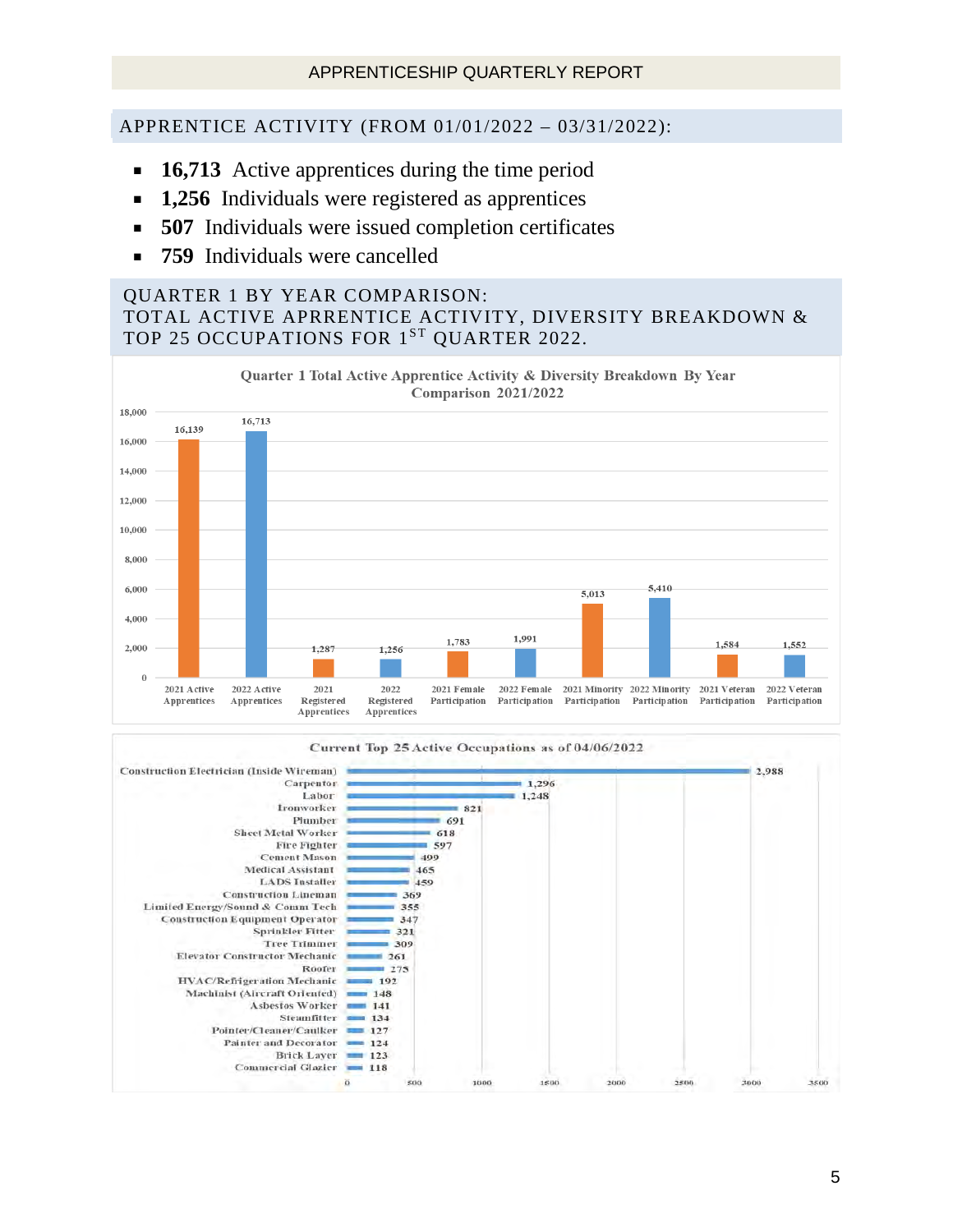# **Quarterly News and Events**

### **Chris' success story**

*Marcus Goncalves, Chair and John Orsetti C-Tran/Machinist Local #1432 Apprenticeship Committee* 

Christian MacMillan began the Mechanic apprenticeship here at C-Tran on Dec 7th 2020. Chris was competing for the position during the interview process and was the clear and easy choice given his background at Clark College for working as a teacher's assistant in the Diesel program. The position was offered to Chris and he proudly accepted the position.

When Chris began the apprenticeship, he was extremely eager to learn and grow as an apprentice mechanic in the shop. After 6 months the Chair of the apprenticeship committee, Marcus Goncalves, called for a special meeting in regards to Chris's 1,000 hours of OJT coming up for his step increase evaluation. It was brought up by committee members that Chris had been struggling in certain key areas that was bringing up some concern on his progress. The committee members suggested keeping Chris in step for another 500 hours to make for a total of 1,500 hours of OJT. A vote was taken and approved to hold him at step. The committee also spoke about ways of being able to help Chris succeed in his position and it was decided that Marcus (who is also the maintenance trainer) should work closely with Chris to perform more one on one training. Another suggestion was to keep him working with Journeyman mechanics on PM services to get him familiar with the different sub fleets.



Marcus began working with Chris over the course of 25+ hours of familiarization training as well as procedure and component training. After Marcus had worked with Chris, he was sent to work mainly on PM services with journeyman mechanics. His progress was tracked and discussions with the mechanics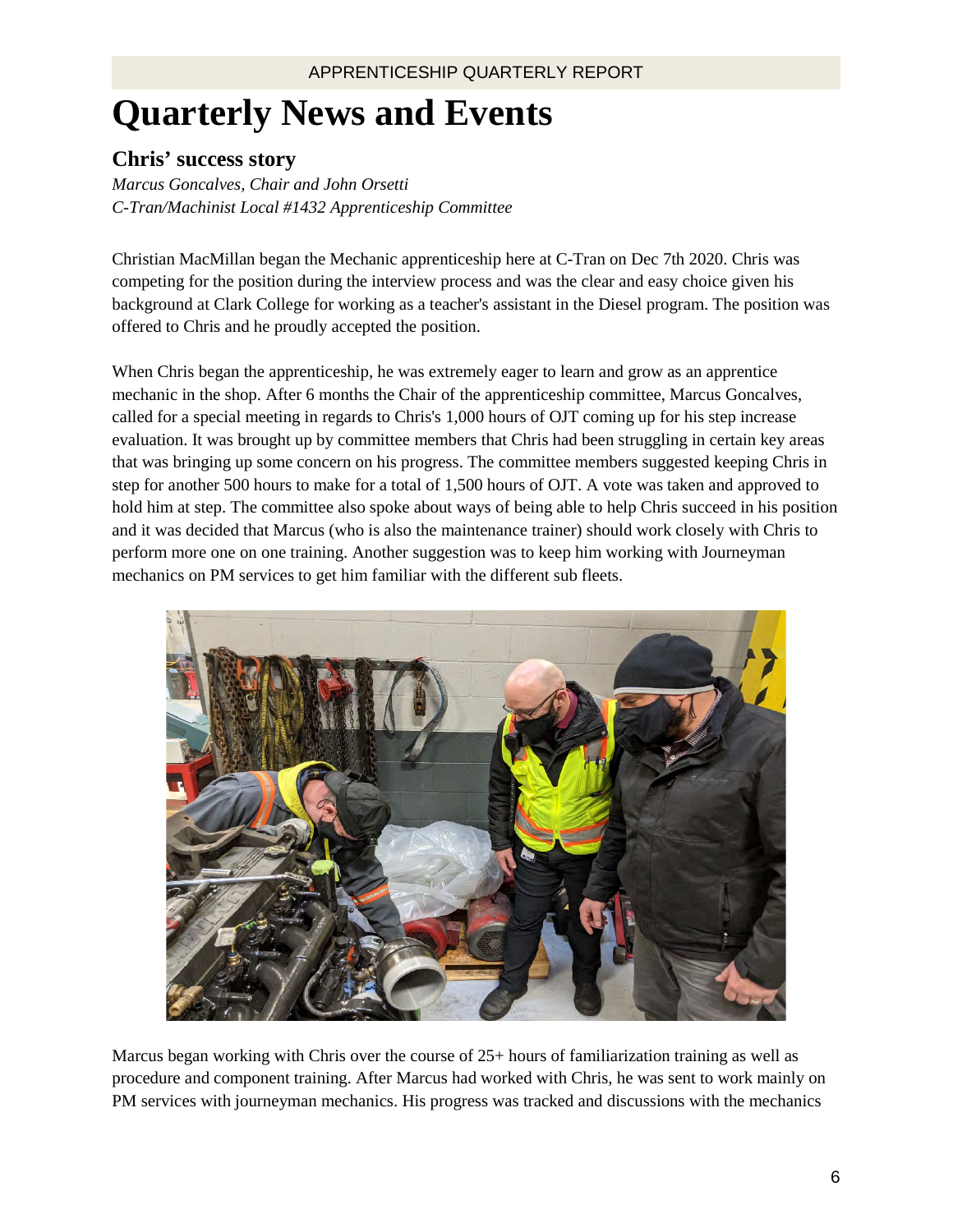he was working with were very frequent to try and adjust and work with Chris as much as possible to make him as successful as possible with as much wrap around support that could be provided.

This practice took place up until Chris had almost reached his 1,500 hours of OJT training. Marcus had called for another special committee meeting and Chris's progression was discussed. It was encouraging to hear that all of the journeyman mechanics that worked with Chris had seen a significant change in his ability and his growth of the course of his extended probation and that he had exceeded the expectations of the mechanics he worked with. A vote was taken to step Chris up and it was unanimously approved!

I pulled Chris off the floor and delivered the news to him and congratulated him in his successful completion of his probationary period and welcomed him to the team. It was explained to Chris that in the face of challenging times, he stepped up and made the appropriate changes needed for him to be successful. Chris was able to accept where he was struggling and instead of running from his problems he hit them head on and overcame the struggles. C-Tran is proud of the progress Chris has made and looks forward to seeing the amazing things Chris will do during his career here at C-Tran.

# **Bellingham Carpenter Lisa Marx Built a New Life for Herself, and Now Builds for Others**

*Steven Arbuckle Whatcomtalk.com* 

Lisa Marx moved to Bellingham in 1990, and watched her babies grow up here. Now she's watching her grandchildren grow and reflecting on all that's happened along the way—including the global financial recession of 2008. "When the economy crashed, so did my life," she says. "Luckily my kids were out of the house by then, but I ended up losing my home. I went bankrupt, I was barely keeping an apartment and I didn't know what I was going to do. To be honest with you, I was getting ready to look into renting a storage unit."

Her job at the Harley-Davidson shop disappeared when the company left town, and Fred Meyer wasn't offering many hours. "I was out on my deck one day, just crying. I didn't like the thought of having to live in a storage unit, but I was going to do whatever it took to stay off the streets," Marx says. "My neighbor came out and asked if I was still looking for work. She said, 'I've got a friend who goes crabbing in Alaska, and they need somebody to help them get the boat ready.'"

Marx felt completely out of her element but was absolutely motivated. "I worked super hard because I wanted to keep working as much as I could, and I outworked the two guys that were there," she says. "The captain said, 'I haven't had a female deckhand before, but if you want to come to Alaska, we'll hire you on.' So, I worked as a deckhand on a troll tender transport."

While her life had taken some twists before, this was a turning point. "It was the best thing that ever happened to me," Marx says. "Being a woman of my age, I had never thought about doing those kinds of jobs. I never thought that it was something girls did, or that I would ever be strong enough to do. Women in my generation always got steered towards the pink-collar jobs."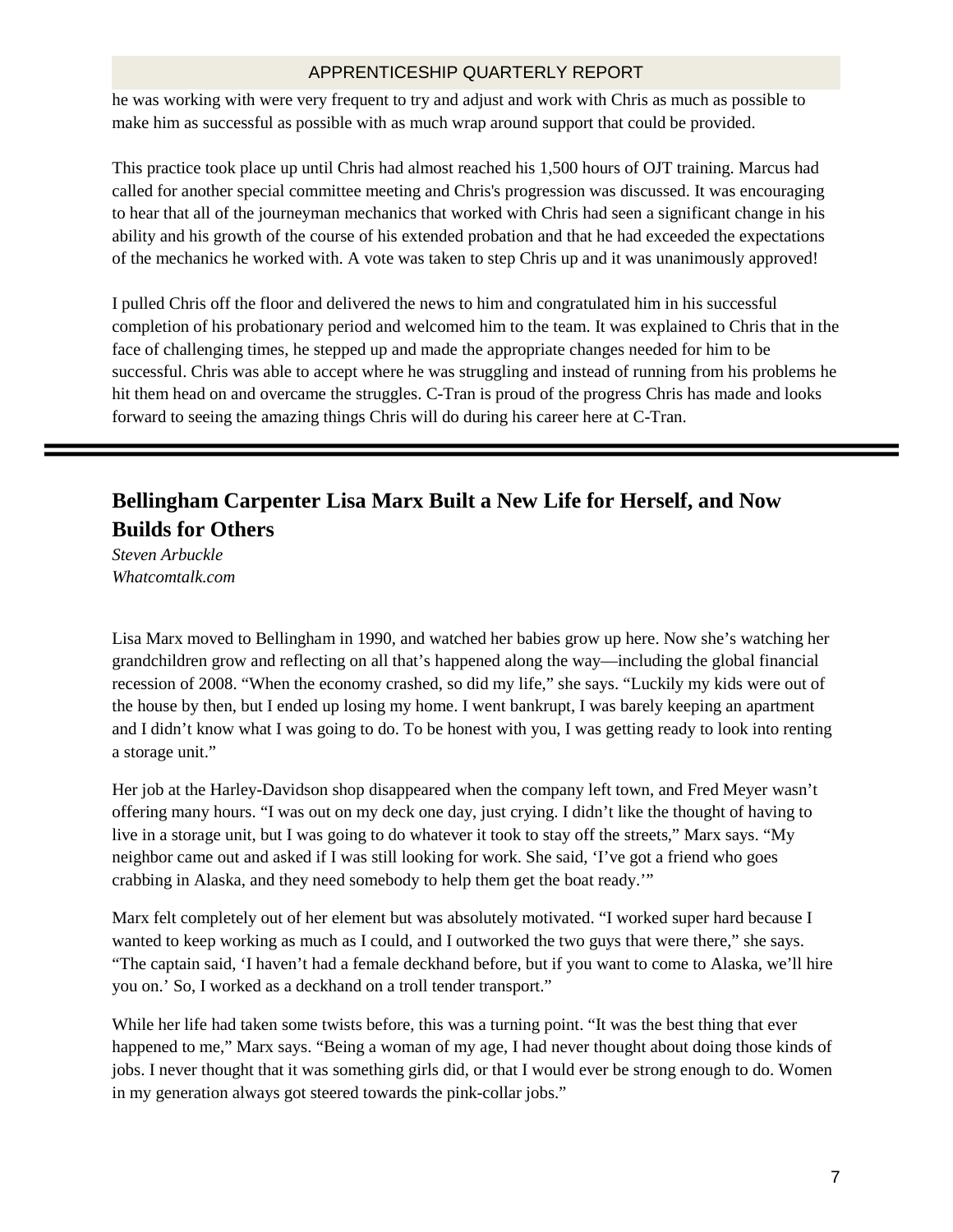She spoke so highly of her experience that friends started pointing out jobs she'd never considered. "People told me that there were good jobs at the BP refinery, so at 43 years old I went out and did the Scaffold Apprenticeship for th[e Carpenter's](https://ubclocal70.org/) [Union—](https://ubclocal70.org/)and made more money than I ever dreamed."

Not only had Marx managed to get her feet back under her, but she'd also surprised herself with her abilities. "That's why I'm so much of an advocate for folks who are underrepresented, and don't think about these kinds of careers: to steer them towards believing in themselves and trying," she says. "On an apprenticeship pathway, people don't look at your race, your gender, your age, or any of those things that can be a holdup for people."

Soon she was able to make that advocacy her way of life. "Once I became a Journeyman, I started doing outreach and retention for our Carpenter's Union Apprenticeship Program, and that's how I started learning what the City of Seattle was doing to battle their homeless issues," Marx says. "I learned a lot about the [Regional Pre-Apprenticeship Committee](https://constructioncenterofexcellence.com/about-rpac) that the city of Seattle has built, and [LIHI,](https://lihi.org/) the Low Income Housing Institute."

With these new connections, Marx was able to connect struggling school carpentry classes with the resources they need to continue. "LIHI will donate all the material that a class needs to build a tiny house. The students get the opportunity to learn skills doing projects that the school could never afford. And then the houses can help somebody who's in need of shelter," says Marx. "It's this beautiful win/win that helps the kids feel good about being able to help somebody in need. Somebody living on the street or in a tent can actually have a locking door, a roof, a heater, and a bed."



*Photo courtesy: Lisa Marx*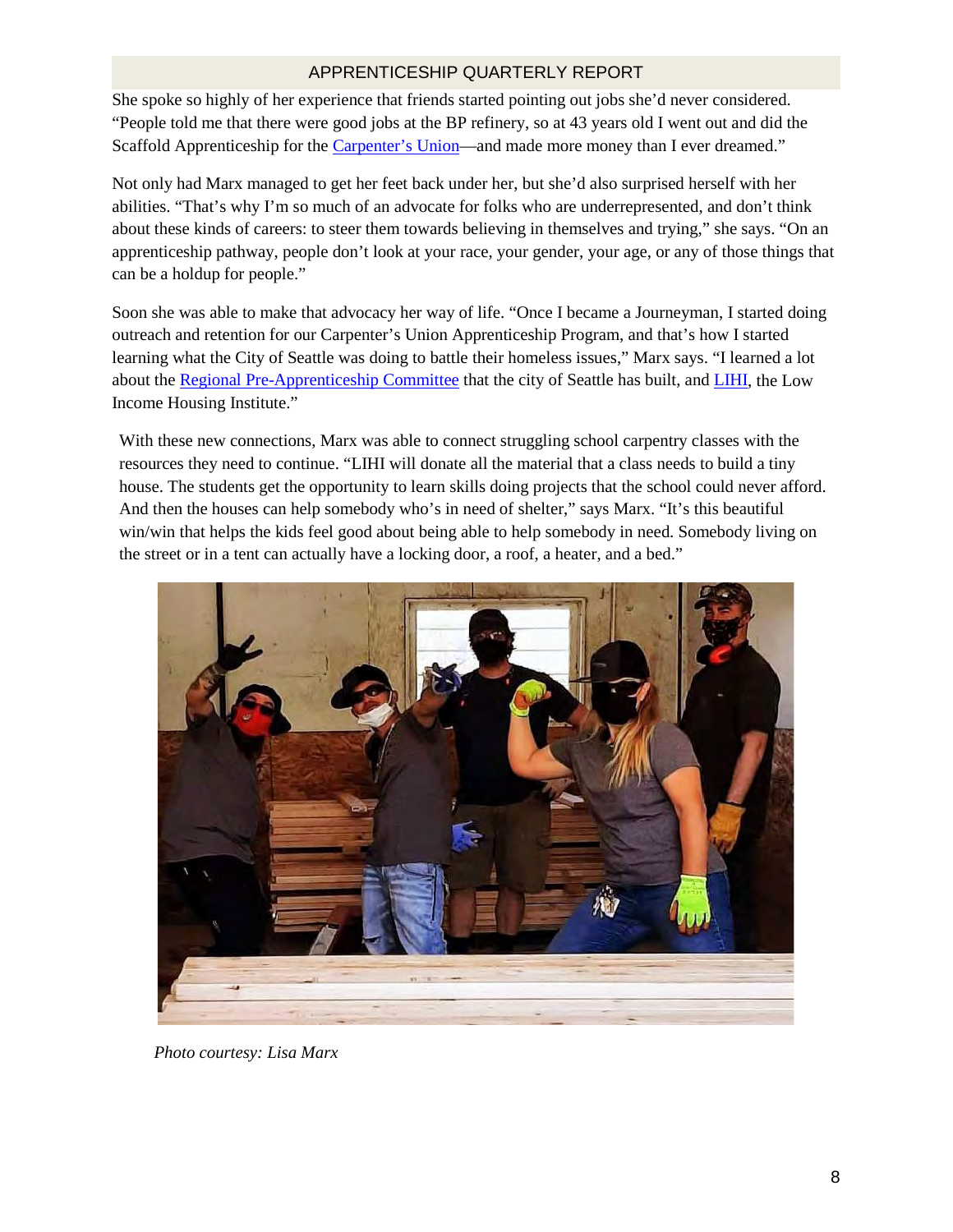The people at LIHI like to say, "It takes a village to raise a village," and the community has definitely pulled through. "I'm big on volunteering," says Lisa Marx. "I've always felt strongly about giving back because I was there, I know how it feels, and I was able to find my way out."

Her work was disrupted again—this time by a global pandemic that closed down the schools where she found her recruits—but Marx was in a position to press on.

"I'm big on volunteering. I've always felt strongly about giving back because I was there, I know how it feels, and I was able to find my way out," she says. "I decided to look into what I could do in my own community, and Whatcom County Council had thi[s Homeless](https://www.whatcomcounty.us/2747/Homeless-Strategies-Workgroup) [Strategies](https://www.whatcomcounty.us/2747/Homeless-Strategies-Workgroup) committee. I mentioned LIHI at my first meeting and a gal from Road2Home who knew about them happened to be listening in on the meeting. We got a hold of each other and started talking, and it ended up being a connection that blossomed into something really cool."



*Taking an apprentice pathway can be a great way for beginners of all kinds to start a career in the trades. Photo courtesy: Lisa Marx* 

[Road2Home](https://road2home.org/) soon became one of her favorite projects to keep an eye on. "It's a fairly new nonprofit that specializes in helping homeless people that are 55 plus and medically fragile," Marx explains. "Their partnership with LIHI was so awesome because it's a very focused community, and they are able to apply the services piece of outreach, which is so important."

Including services with housing is part of what attracted Marx to work on the new [Gardenview](https://lihi.org/gardenview-village/) Tiny Homes Village in Bellingham, as well. "This village has 24-hour security and they've always got a caseworker on duty to help them navigate paperwork and next steps to get on their feet," she says. "People's chances of success are higher when they have support."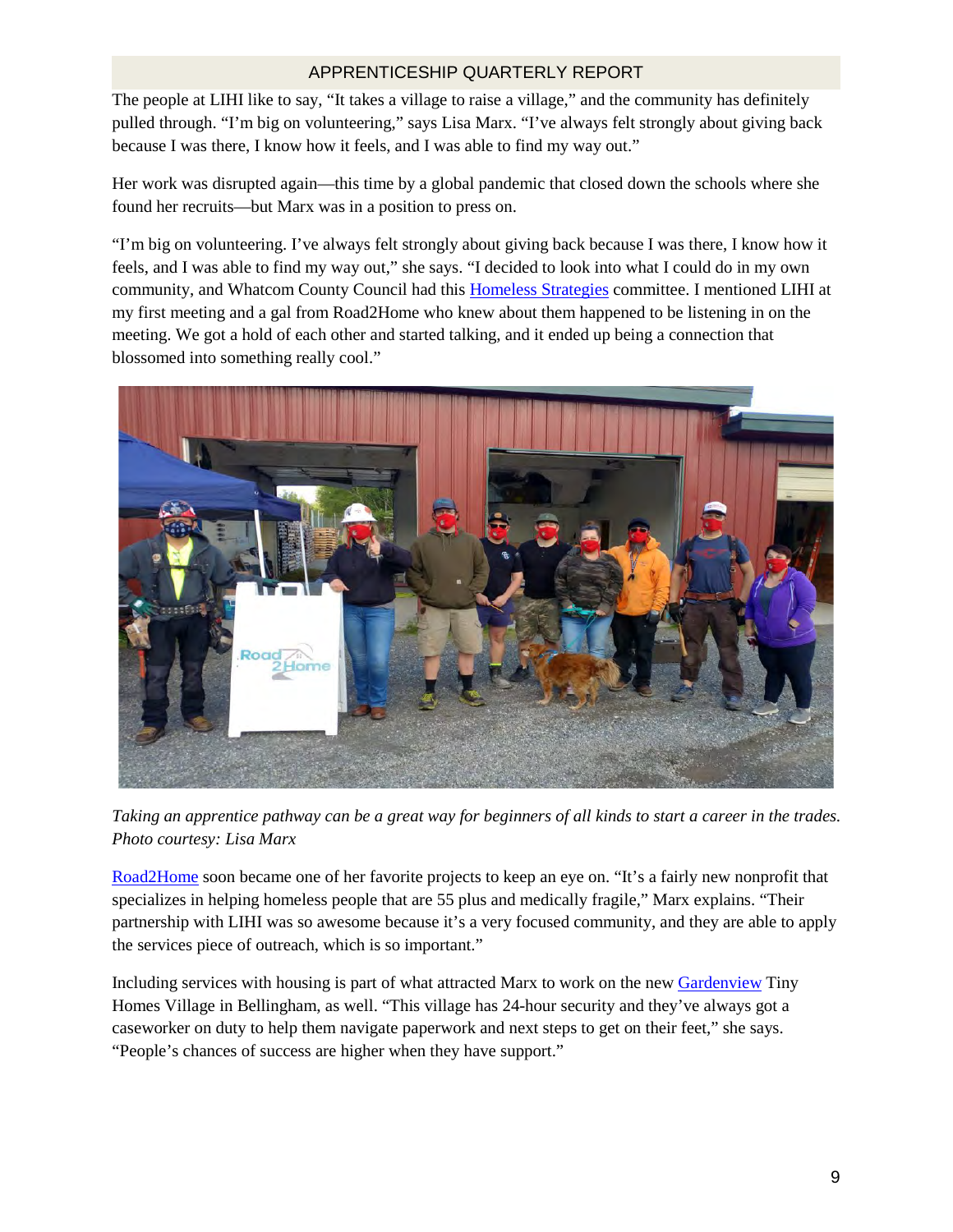

*A roof, a locking door, a bed, and a little bit of help navigating paperwork can turn a life around for good. Photo courtesy: Lisa Marx* 

Looking to the future, Marx also has ideas about raising up the people in her hometown. "I can see building more programs here in our own area. I mean, you look around Bellingham and there's so much growth, so much construction work going on. Why can't we get our own residents into these jobs?" she asks, and then answers her own question. "If you go to th[e Washington](https://www.lni.wa.gov/licensing-permits/apprenticeship/wsatc)  [State](https://www.lni.wa.gov/licensing-permits/apprenticeship/wsatc) [Apprenticeship and](https://www.lni.wa.gov/licensing-permits/apprenticeship/wsatc) [Training](https://www.lni.wa.gov/licensing-permits/apprenticeship/wsatc) [Council](https://www.lni.wa.gov/licensing-permits/apprenticeship/wsatc) website, it will tell you about all the different unions here in

town. Carpenters, laborers, painters, electricians—all of those apprenticeship programs are out there and available."

And, of course, there's always room for another volunteer. "If people want to get involved, it's as easy as getting on a website," Marx says. "There's something for everybody, and there's so much need. The [Food Bank,](https://www.bellinghamfoodbank.org/) [Lydia](https://lydiaplace.org/) [Place,](https://lydiaplace.org/) [Lighthouse Mission—](https://www.thelighthousemission.org/)all of these organizations can use those helping hands."

# **U.S. REP. LARSEN VISITS EDMONDS COLLEGE CONSTRUCTION PRE-APPRENTICESHIP PROGRAM**

*Lynnwood Today January 31, 2022*

U.S. Rep. Rick Larsen visited the Edmonds College Advanced Manufacturing Skills Center at Paine Field last week to see firsthand the second cohort of the Construction pre-Apprenticeship Program (CAP) completed their third week of the 10-week program.

Larsen, a senior member of the House Transportation and Infrastructure Committee, was joined by Edmonds College President Dr. Amit B. Singh and other officials in visiting the program, which recently earned the CAP formal recognition from the Washington State Apprenticeship and Training Council.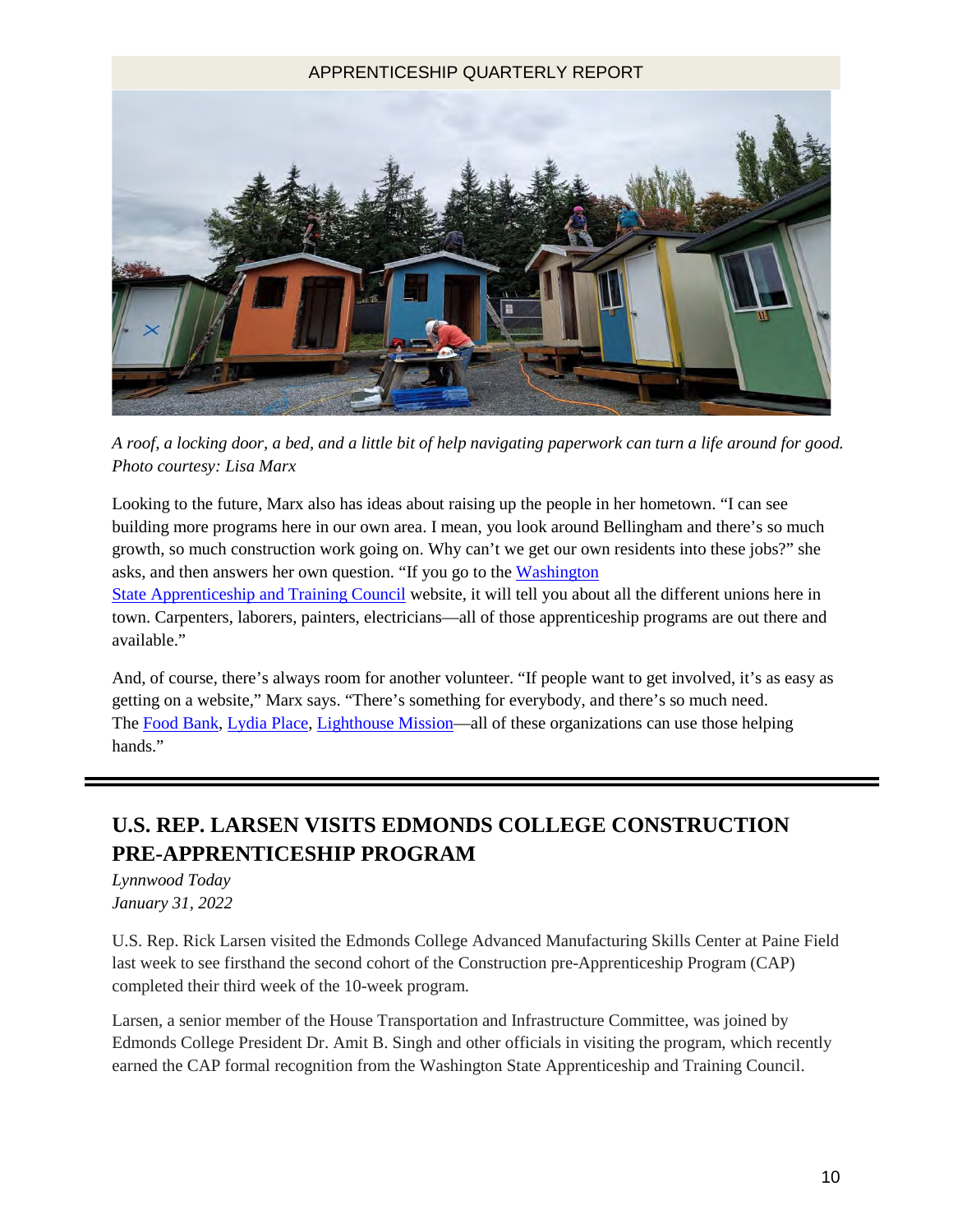"This program is a demonstration of how a successful partnership between education and commerce can benefit our local communities, our residents and businesses," Singh said. "We were honored to have Representative Larsen tour the program today so he could see the success firsthand."

For Larsen, the visit to Paine Field is an example of the recently passed Infrastructure Investment and Jobs Act flourishing. The Infrastructure Investment and Jobs Act is a historic investment that will modernize our roads, bridges, transit, rail, ports, airports, broadband, and drinking water and wastewater infrastructure. The Construction pre-Apprenticeship Program is a partnership between Edmonds College, the City of Lynnwood, Sound Transit, and several other partners that will help fill a critical labor shortage.

"We need to make sure there are people to actually build this infrastructure, now and in the future. That's why a registered apprenticeship program like the one that Edmonds College has set up here at Paine Field

to train the next generation of construction workers is so critical," Larsen said. "You can't build a new bridge if there aren't people to build it, for instance. I'm really pleased that Edmonds College is working with the state of Washington to move forward on this program. This is one of many types of programs which we need," he added.



*U.S. Rep. Rick Larsen watches Construction pre-Apprenticeship Program students Holly Strack and Sharaya Copas (right) work on building an Adirondack chair during his visit Jan. 28 to the Edmonds College Advanced Manufacturing Skills Center at Paine Field. (Photo by Arutyun Sargsyan, Edmonds College)* 

The Construction pre-Apprenticeship Program at Edmonds College is in its first year. The first cohort graduated in fall 2021. The second cohort began on Jan. 10, 2022. The tuition-free Construction pre-Apprenticeship Program is available to local residents and is valued at \$5,000 per student.

The tuition-free aspect of the program was a big draw for current student Holly Strack, whose diverse professional background includes most recently woodworking in fine carpentry, cabinet and furniture making after previously working in the restaurant industry.

"The program being tuition-free is a big reason I was able to join," said Strack, who lives in Everett. "I have been getting by, but not exactly financially thriving my entire adulthood. Going to school has been sort of daunting to me because of the finances and rearranging my work schedule."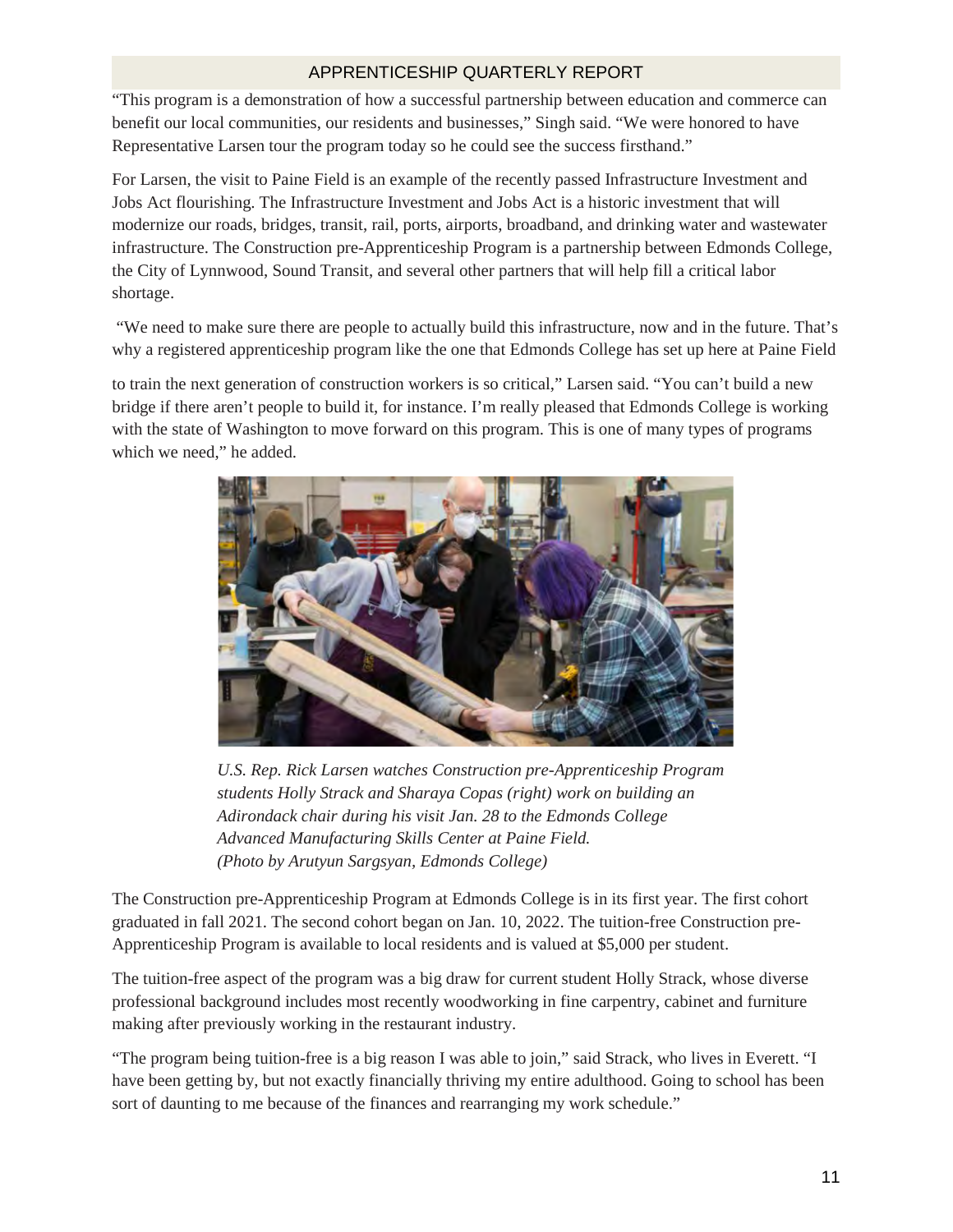Fellow student Sharaya Copas said that CAP has provided her with an opportunity to pursue a dream she never thought she would be able to bring to fruition.

"I've been interested in carpentry my whole life," she said. "Being raised as a girl in Missouri, it wasn't really a practical thing to pursue. It was kind of a dream I put on the back burner for years and I've always regretted not doing. Since I've had several months to think about my life and where I wanted to go and what I wanted to do, I decided to take this opportunity to actually go and learn carpentry and construction because it is a good way to combine a bunch of my skills to keep building to where I want to go."

Edmonds College is accepting registrations now for the upcoming CAP session, which runs from April 4- June 15, 2022. To apply for the program, contact Sheila Dersham at **[shelia.dersham@edmonds.edu](mailto:shelia.dersham@edmonds.edu)** or 425-267-5777, and fill out the **[College Admissions Application](https://apply.ctc.edu/user)**.

#### **Breaking the Concrete Ceiling**

*Anna Yeend, Web Content and Social Media Manager Community Colleges of Spokane*

Breaking into the world of skilled trades requires, well, the right set of skills. Spokane Community College offers the ideal first step for students aiming to become skilled tradespeople with the affordable 11-week [Skilled Trades Program](https://scc.spokane.edu/Become-a-Student/I-Need-Basic-Education/Get-Short-Term-Job-Training/Skilled-Trades-Program-(STP)) (STP). Applications for STP are open! The next session starts in April. Call 509-533-7221 to learn more and enroll.

STP produces well-prepared graduates with training in applied math, construction basics, first aid, financial literacy and more. The instructors and apprenticeship coordinators are present every step of the way to help propel STP grads into successful apprenticeships in everything from carpentry to plumbing to construction.

"STP is designed to provide the skills and knowledge needed to be successful in construction trade apprenticeships," said SCC Manager of Apprenticeship Kenna May. "STP graduates meet and network with apprenticeship training directors and earn industry-recognized credentials making them high-quality applicants."

Skilled trades opportunities are abundant – particularly for underrepresented communities.

According to the National Association of Women in Construction, women make up about 47% of the total workforce in the U.S., but in 2020, accounted for only 10.9% of construction workers. The largely untapped potential for women is undeniable in a field where the need for labor is unwavering.

STP grads Michelle Lytle, Andrea Kathrens and Lydia Butler are three women who are breaking the concrete ceiling.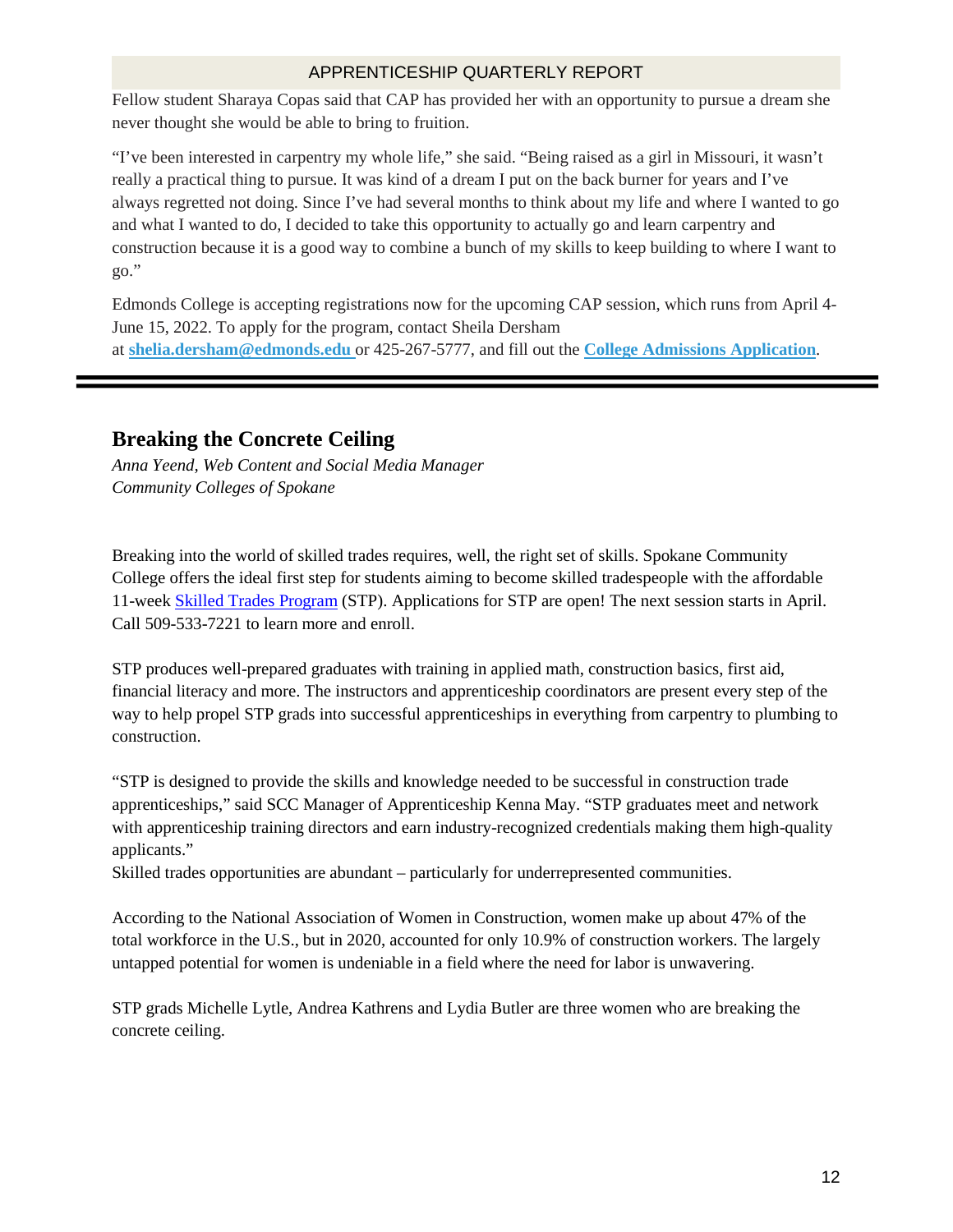#### **Michelle Lytle – Journey-level Ironworker**

Michelle Lytle is an STP success story. She began her skilled trades career at SCC, worked through an intensive apprenticeship, and is now a journey-level ironworker. After originally obtaining a culinary arts degree and working as a cook for several years, Michelle decided it was time for a change.

"I wanted more of a career than a job," she recalled. Determined to put her childhood love of woodshop to good use, Michelle entered STP to learn the basics of construction and explore her reawakened passion.

Michelle's career as an ironworker has spanned half a decade, and she has begun to settle into a front-row seat to witness the cultural shifts in the skilled trades community as more women join.

**"**Even being in only five years, I've seen a slight change, at least with more women joining the trades," she said. "I have heard stories about how much it's changed just within the last 10-plus years, and I'm sure it's completely different from when it first started. I've worked with more women in my five years than some people have in 30 years."

Passionate about promoting skilled trade careers for women, Michelle suggests joining the STP program as a great starting point.

"Don't be afraid to join the trades," she said. "If you show up to work, keep busy at all times, even if it's picking up garbage, as long as you show initiative and ask questions, they'll see you're trying and not scared to be one of the 'brothers/sisters'. At least that's been my experience. It's definitely worth joining."



Michelle Lytle

#### **Andrea Kathrens – Commercial Electrical Apprentice**

Andrea Kathrens is currently in her second year as a union 01 commercial electrical apprentice at Power City, one of Local 73's largest electrical contractors. Her work delves into branch circuits, wire pulling, troubleshooting and much more.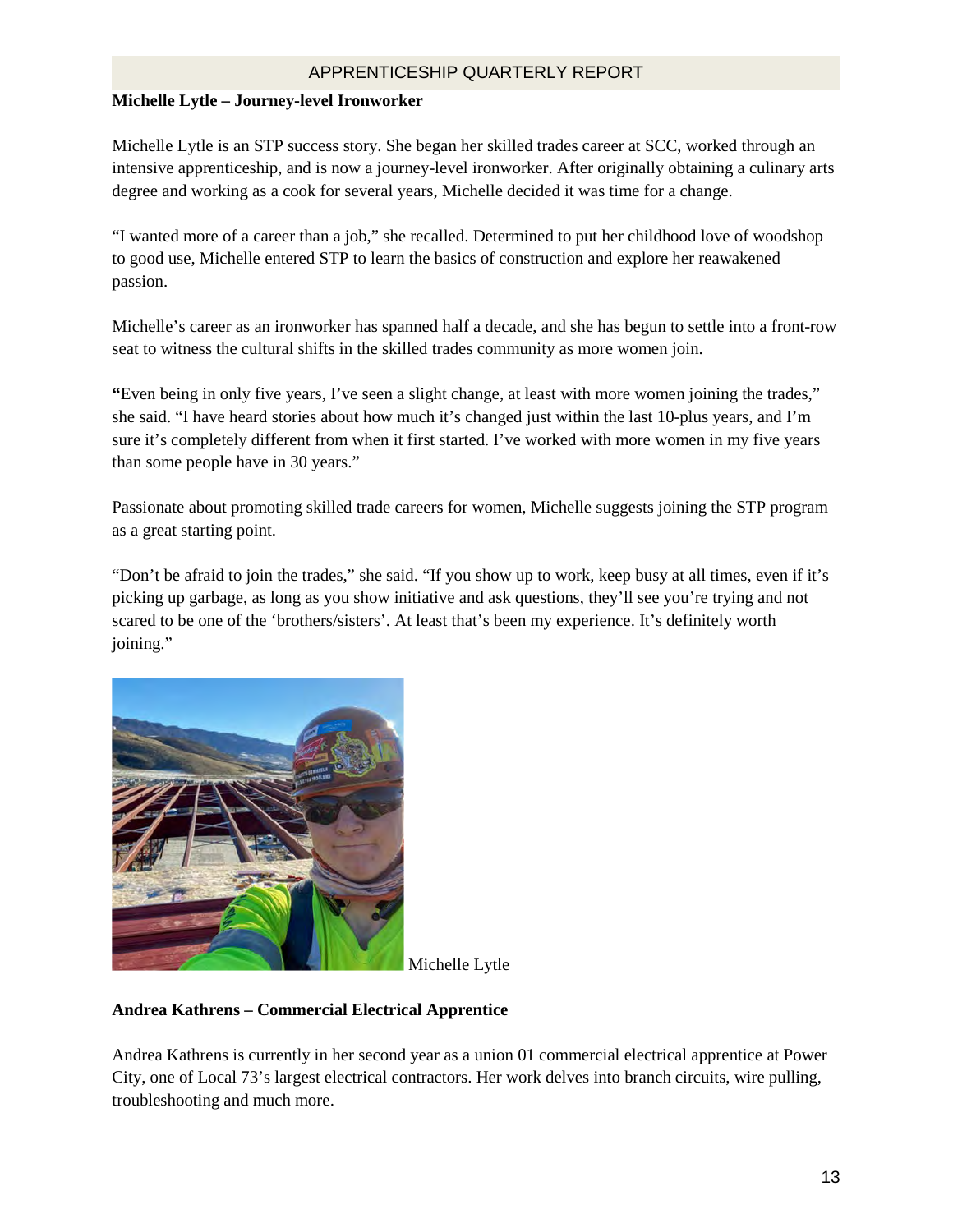As with many skilled trade workers, Andrea was always interested in working with her hands. However, she was unsure of how to break into the field. A quick online search brought her to the STP webpage, and she decided it was a perfect choice.

"I absolutely feel that STP gave me a leg up in getting into my apprenticeship," Andrea recalled. "During the quarter, we toured Spokane's local union apprenticeship training facilities. This provided us with invaluable information on different career options in skilled trade work. STP gives all the resources you'll need to succeed."

Andrea's answer is emphatic when asked about her advice for women considering skilled trade work.

"My only regret in joining the electrical apprenticeship is that I didn't do it the day I turned 18!" she said. "When you can stand back and look at a building and say, "I helped build that" it's a great feeling." However, she also acknowledges that the challenges of working as part of an underrepresented community should do not ignored.

"It won't always be easy," Andrea cautioned. "You'll deal with plenty of men who believe women don't have a place in construction. You'll have to work harder to do the same job. That being said, it will still be the best decision you've ever made for your future!"

#### **Lydia Butler – Sprinkler Fitter Apprentice**

Lydia Butler's path to skilled trades began when she started exploring ways to help support her family, and she completed the Skilled Trades Program last fall.

"STP helped me not only by giving insight on what a journeyman would expect from me and hands-on experience with tools but the opportunity to hear from real individuals in their respective fields," Lydia said. "Their stories and information gave me the insight I needed to learn whether or not I wanted to apply myself to that field."

Lydia's road to her apprenticeship started before she even graduated. A member of the UA Local 669 helped her look for an opportunity with the sprinkler fitter apprenticeship, and she is now in her first year.

Starting with a pre-apprenticeship program is a great first step for women thinking about breaking into the trades, but Lydia's advice goes beyond this practical first measure.

"Find good support systems, whether it's a women's group or friends and family," she said. "Especially when you're in a career that is still getting used to your gender integrating into the field. Do your research on the fields you're interested in and figure out what is important for you. Don't let anyone devalue your aspirations. You can do anything, and no one can take that from you."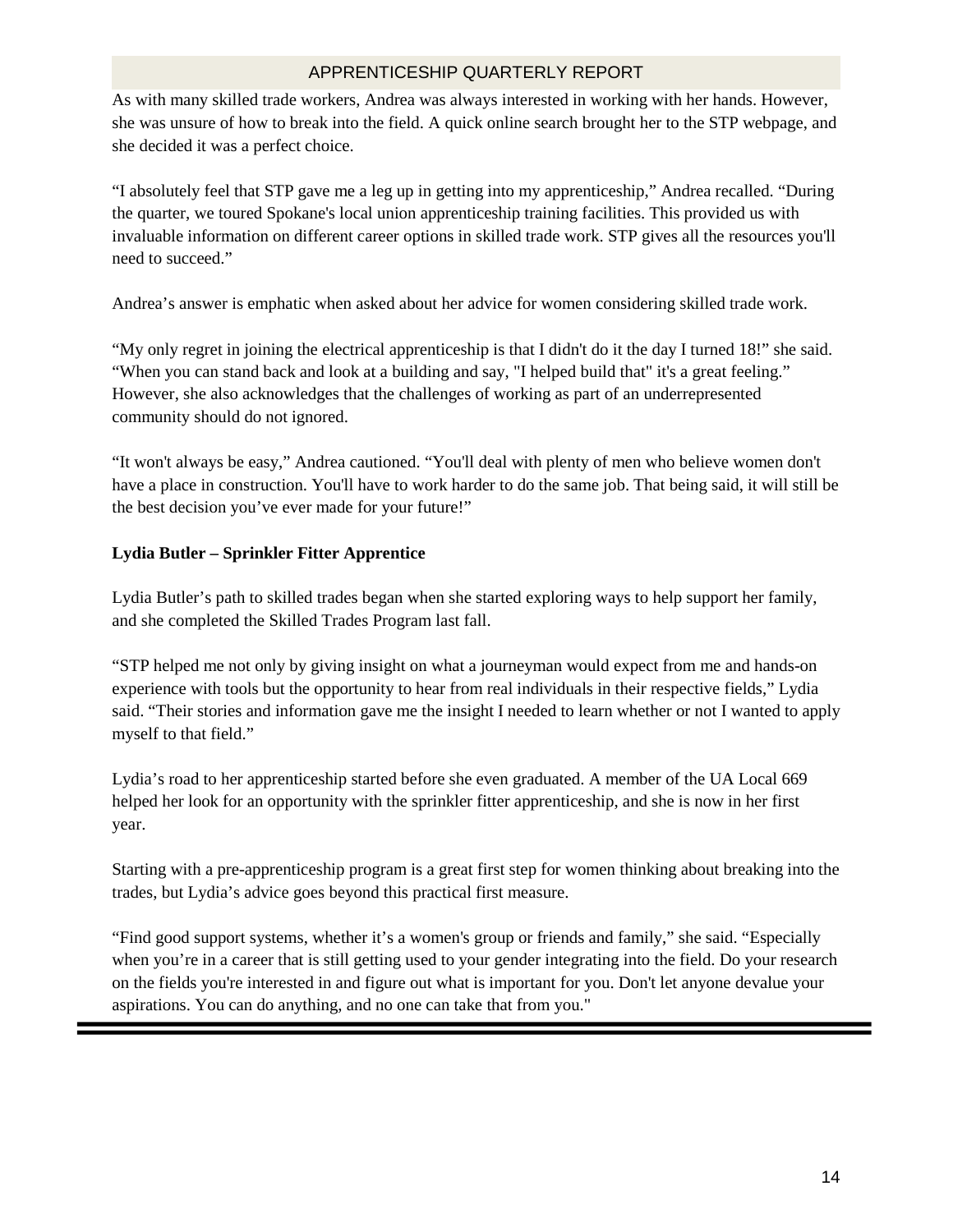### **EmPower Women's Leadership Conference**

*Kristi Grassman, Director Construction Center of Excellence* 

The Centers of Excellence for Construction, Marine and Aerospace were pleased to host the 4<sup>th</sup> EmPower Women's Leadership Conference on Friday, March 11<sup>th</sup>. Over 335 individuals registered for the event and 14 speakers inspired women in the trades to lead with confidence. Our keynote speaker, Simone Bruni owner of Demolition Divas had a powerful message "dirt to diamonds"—a story of resilience and starting her business as a result of hurricane Katrina. She built her company by creating trust, creative marketing and forming relationships in her community. Eleven years later, her company continues to thrive and create opportunity for advancement.

One of the sessions—"Nutrition for Performance", gave practical advice in fueling our bodies to go the distance and be top performer. Crystal Erickson, owner of Truth Fitness, discussed optimal health and performance in physically demanding jobs.

Three panels featured speakers representing carpenters, laborers, ironworkers, machinists, welding, and safety. They shared stories of how they got into the trades and grew in their careers. Tips and advice flowed throughout the day and while the event was virtual, there was exceptional interaction among the attendees and speakers!

Twenty-three different organizations and companies supported the event to elevate the extraordinary women in trades.

To view the conference visit: <https://live.constructioncenterofexcellence.com/>

For more information, contact Kristi Grassman, Director, Construction Center of Excellence at [kgrassman@rtc.edu](mailto:kgrassman@rtc.edu) .

# **Expand and improve Washington's Apprenticeship Programs**

*Seattle Times Editorial Board Jan. 30, 2022* 

*Note to reader: These bills are now law*

The straight line from high school to college to career success — often considered the preferred path to a living wage — is no longer the prevailing wisdom. Too many Washingtonians are being left behind, with only 40% of students completing a credential after high school. Realizing that a strong educated workforce depends on a variety of alternate career and apprenticeship pathways, lawmakers stepped up and established the Career Connect Washington system in 2019 as part of the Workforce Education Investment Act. The public-private partnership, which brings together industry, labor and education to expand and support apprenticeship programs, was an important step, but it can't be the last. Lawmakers have the chance to continue their work by backing efforts to develop apprenticeships in high-growth and nontraditional fields, ensure that all students have equal access to financial aid, and make it easier for apprenticeship graduates to go on to earn a traditional college degree.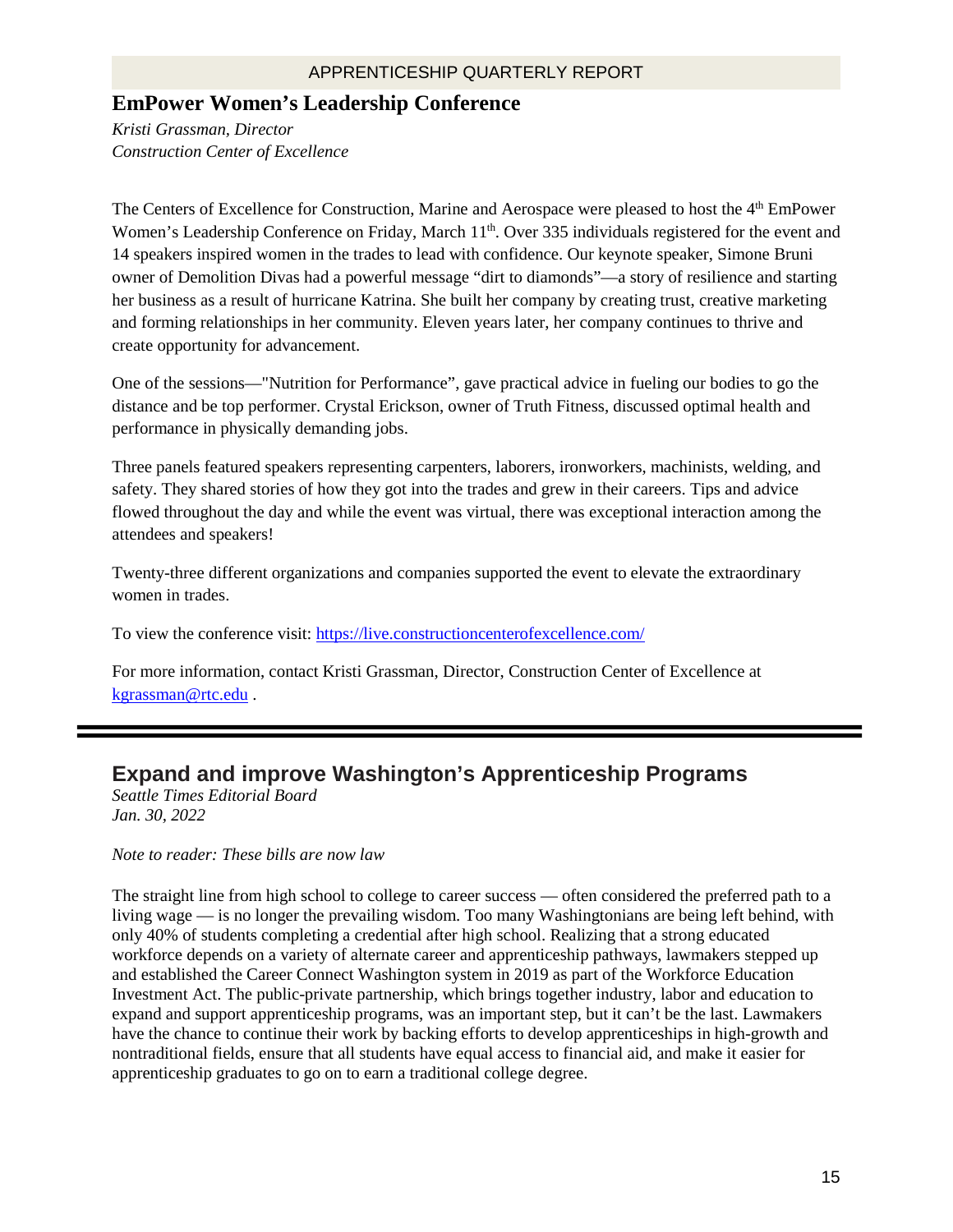Senate Bill 5600, sponsored by Sen. Karen Keiser, D-Des Moines, establishes grants to help apprenticeship programs upgrade equipment and use remote instruction, as well as fund wrap-around support services — including child care and transportation — to allow more students to participate.

It concentrates apprenticeships by economic sector, with the goal of giving industry the ability to develop new programs and respond quickly to changing demands. It also develops apprenticeship programs for state agencies, which could help mitigate workforce shortages, such as those in the Washington State Ferry system.

As lawmakers debate this bill, they should consider including reciprocity with registered apprenticeship programs recognized at the federal level, as well as focusing on creating opportunities in underserved rural areas, two issues discussed during a recent public hearing.

SB 5600's partner legislation, Senate Bill 5764, cuts the red tape that prevents apprenticeship students from using the Washington College Grant, leveling the playing field and allowing for more "permeable pathways," said Sen. Emily Randall, D-Bremerton. Randall's bill also ensures that apprenticeships result in college credit and reforms course credit systems that make it difficult to award credentials to apprentices.

"We should be valuing the countless hours of on-the-job training and the education that apprenticeship grads have received, and make sure that they can transfer that credit appropriately," she said. In improving and expanding the viability of apprenticeship programs in Washington, these proposals help continue the shift away from the blinkered college-or-bust mentality that continues to leave too many students dealing with the latter. Legislators should support both bills.

#### **YOUTH CARPENTRY COMPETITION HOSTED BY NWAGC A SUCCESS**

*Shannen Talbot, Marketing and Communications Writer NWAGC February 26, 2022* 

The Inland Northwest AGC is pleased to announce the winners of the 2022 Eastern Region Carpentry Competition in partnership with SkillsUSA. Congratulations to Josh Morrison (First Place), Alex Bacilio (Second Place), Gabe Winborne (Third Place) and all the competitors on a job well done!

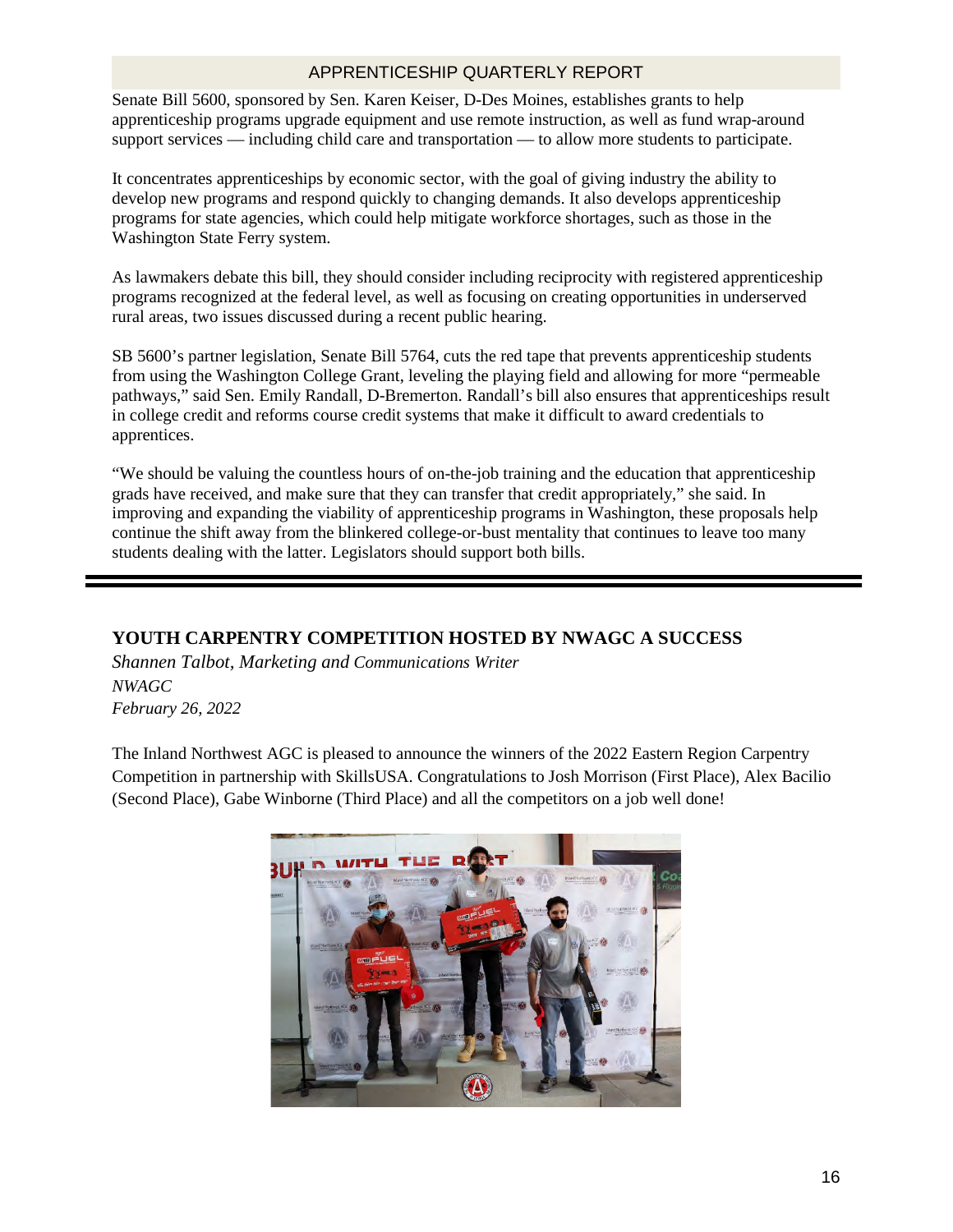On Saturday, Feb.12, 16 students from across the region competed to build a structure showcasing their carpentry skills at the Spokane Community College Journeyman & Apprenticeship Training Center, 2110 N. Fancher Rd. The competition consisted of a written test followed by a hands-on technical competition and a mock job interview.

All materials necessary to compete were donated, and all judges for the competition are directly involved in the local construction industry. Next year's competition is scheduled for early 2023.

The Inland Northwest AGC is a membership organization dedicated to advancing the needs of commercial construction contractors. We are the leading national construction trade association representing all facets of commercial construction for both public and private entities including building, heavy, highway, and municipal projects. Founded in 1921 and representing over 370 companies throughout our region, the Inland Northwest chapter is the region's largest full-service commercial construction trade association and is one of 89 chapters of the Associated General Contractors of America.

SkillsUSA is a non-profit national educational association that partners with students, teachers, and industry leaders to help students excel in the trades. serves middle-school, high-school and college/postsecondary students preparing for careers in trade, technical, and skilled service occupations. Including alumni, SkillsUSA membership totals over 394,000. SkillsUSA has served nearly 14 million annual members cumulatively since 1965 and is recognized by the U.S. Department of Education and the U.S. Department of Labor as a successful model of employer-driven workforce development.

# **Upcoming Events**

*July 2022*

**Compliance Review & Retention Subcommittee Meeting** Date: July 20, 2022 Time: 10 a.m. - Noon Location: Zoom – Tumwater

<https://lni-wa-gov.zoom.us/j/89990981109?pwd=THZpWFFSbkpKckNFNmFBYk9oWEN1Zz09>

Meeting ID: 899 9098 1109 Passcode: CRRSMEET1! Phone: 1 253-215-8782 Meeting ID: 899 9098 1109 Passcode: 3765389020